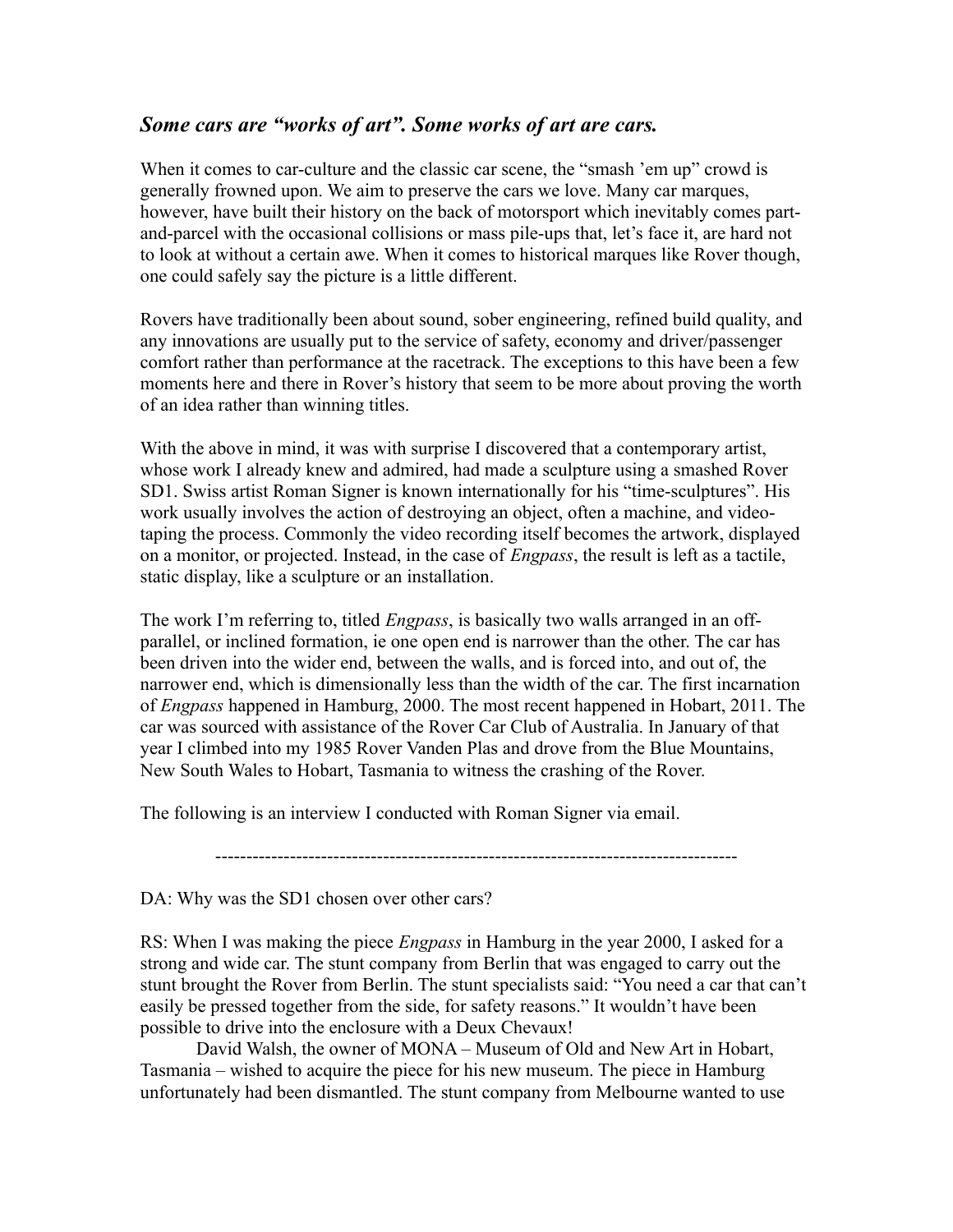the same car as in Hamburg. They would also use the same intended speed of 35-40 km/h. The result was almost the same.

DA: I notice that the Hamburg car emerged from the concrete structure about 70cm further than the Hobart car has. In fact the Hamburg car looks to have suffered substantially more than the Hobart car. Why do you think the two versions are so different? Are these sorts of variations important to the work?

RS: In Hamburg the driver had driven too fast. I had told him to drive 30km/h when driving into the concrete structure, but he drove at least 40 km/h. There was almost an accident.

It is coincidence exactly how it looks in the end. It depends on the driver. In Hamburg I was afraid – through the other side, where the car was emerging from the concrete structure, there was a scarp. The car would have fallen into the sea if it went straight through. And we didn't have a public safety diver with us. The team in Hobart was working much more carefully, more professionally.

DA: The title of the work fascinates me. "Engpass" means "bottleneck". In its day, the SD1, or "The New Rover 3500" as it was known somewhat drove itself into the bottleneck of the 70s automobile market, and it didn't emerge unscathed. There were global fuel shortages at the time. Also bad quality control and cost cutting by Rover's parent company, the government owned British Leyland, resulted in a car that struggled to live up to its promise. This observation can be applied to many other cars of the era. Does the title have such a layered meaning, or did you intend a more a simple, descriptive title?

RS: The title refers to physical qualities of the piece. It's a very simple title. It refers to the sculptural characteristics of the work. I didn't think about the economics and history you mention.

Sometimes in villages with narrow streets there are these signs that mean "Bottleneck". Do you have them in Australia as well?

DA: We have two different signs that mean similar things. One is a "road narrows" sign, and the other is a "divided road ends ahead" sign. Both have a graphic that looks like a bottle.

DA: In the 1983 John Carpenter film *Christine* (originally a Stephen King novel) the "possessed" car forces itself down an alleyway that is too narrow for it. The car essentially crushes itself in at the sides in order to drive down the alley in pursuit of its hapless victim. Have you seen this film? Are you influenced at all by Hollywood-style portrayals of destruction?

RS: No, I haven't seen this film. I'm not influenced by Hollywood portrayals of destruction. I think they are exaggerated. In Stromboli, a small Volcanic island off the coast of Sicily, they only have Piaggio Apes. They have Piaggio taxis where you can sit in the back. When I rode in one I was holding on to the side of the car and I had to pay